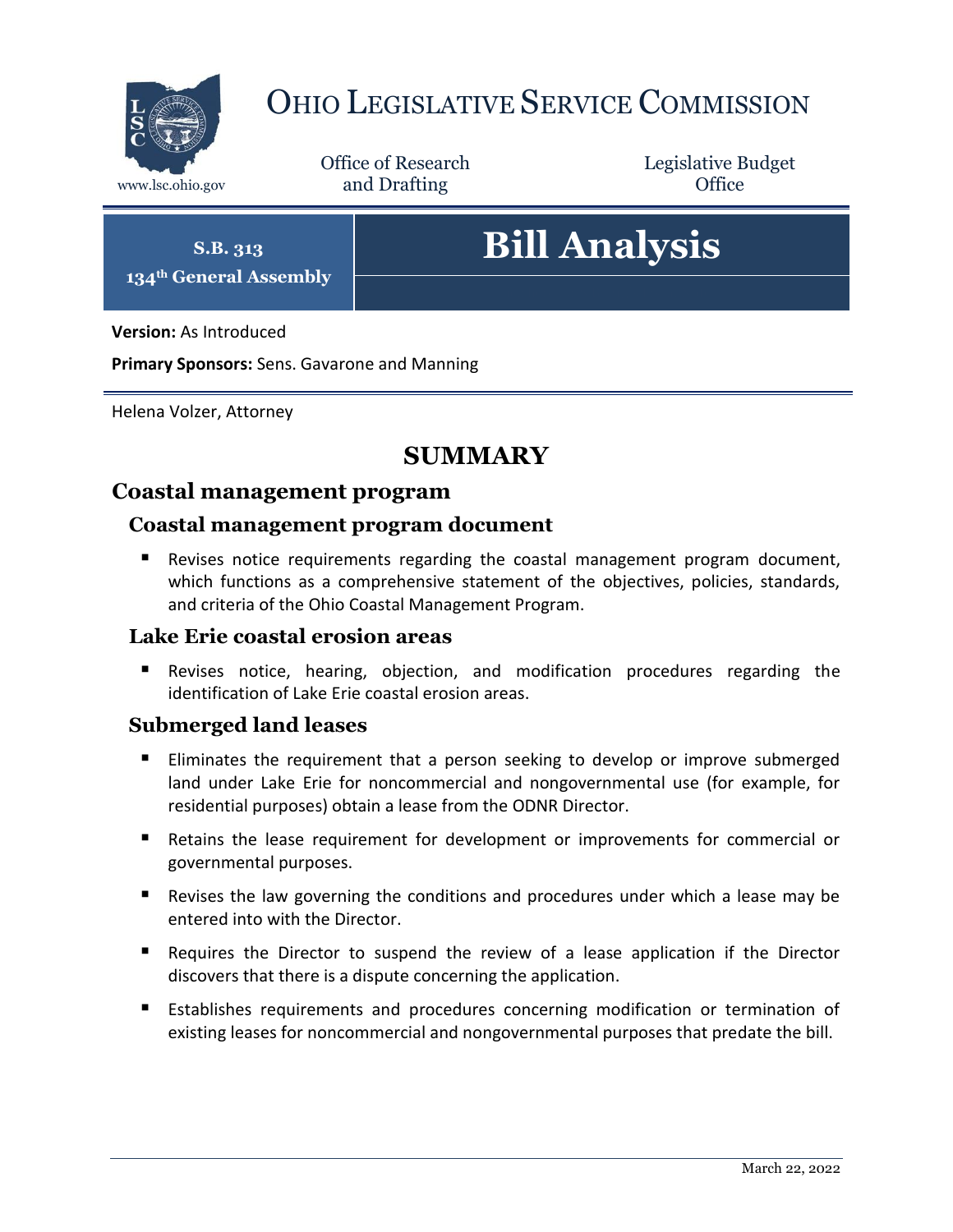## **Permits**

- Alters the appeal requirements concerning notice of approval and denial of a permit for a permanent structure in a Lake Erie coastal erosion area.
- Revises the law governing permits to build coastal structures by doing all of the following:
	- $\Box$  Clarifying the types of structures that require a permit;
	- Changing the name of the permit from a "shore structure" permit to a "coastal" permit, revising associated coastal permit application requirements and procedures, and applying the associated existing criminal penalty for failure to obtain the permit;
	- Requiring a coastal permit to build a new coastal structure or perform coastal restoration (including when the builder or restorer is a government entity);
	- Creating three different tiers of coastal permits and associated application procedures; and
	- $\Box$  Requiring new information to be submitted with an application.
- Allows owners of coastal structures and coastal restorations built prior to the bill's effective date without a permit to obtain either a coastal permit or register with the ODNR Director.
- Provides that shore structure permits issued prior to the bill's effective date remain in effect.
- Specifies that a coastal permit is valid for the life of the coastal structure or coastal restoration.
- Generally authorizes a holder of a coastal permit to conduct rehabilitation of a coastal structure or coastal restoration without obtaining a new coastal permit.
- Requires the Director to suspend the review of a coastal permit application or registration if the Director discovers that there is a dispute concerning the application or registration.
- Authorizes the Director to order certain corrective and remedial actions and allows these orders to be appealed.
- Authorizes the Director to immediately remove dangerous coastal structures when there is not time to issue an order, and authorizes the Director to recover costs of that removal from the owner or responsible person.
- Authorizes the Director or the Director's duly authorized representative to enter at reasonable times on any property to inspect a coastal structure or coastal restoration.
- **Allows the Director or Director's representative to obtain a warrant if entry is refused.**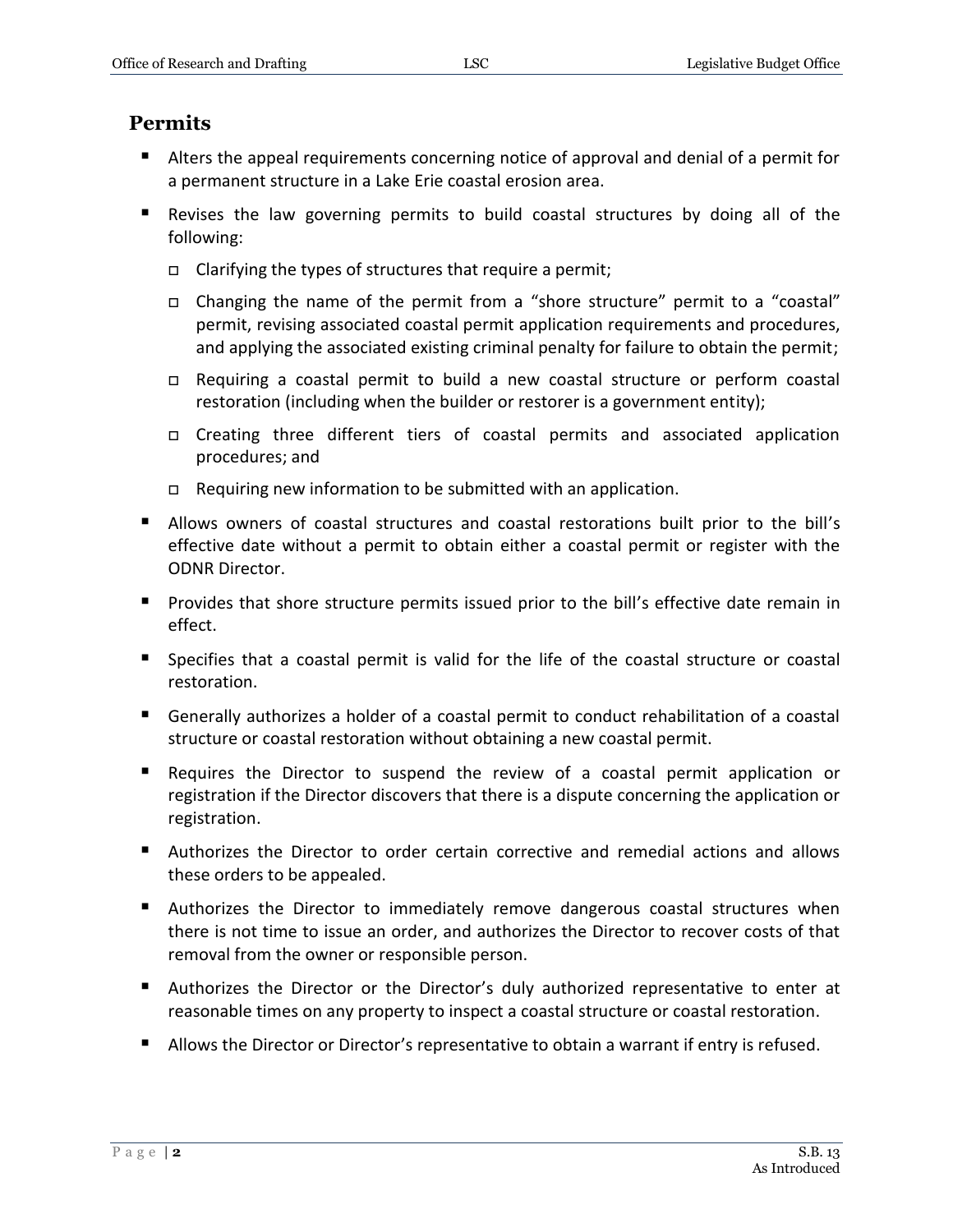# **TABLE OF CONTENTS**

# **DETAILED ANALYSIS**

# <span id="page-2-0"></span>**Coastal management program**

ODNR administers the Ohio Coastal Management Program (OCMP) regarding Lake Erie to "preserve, protect, develop, restore, enhance and balance the use of the state's valuable and sometimes vulnerable coastal resources."<sup>1</sup> Under the OCMP, the ODNR Director adopts a coastal management program governing document, issues leases for developments or improvements in Lake Erie, designates Lake Erie coastal erosion areas, and issues permits for permanent structures constructed in coastal erosion areas and for shore structures constructed along or near the Lake Erie shoreline.

<sup>&</sup>lt;sup>1</sup> See Ohio Department of Natural Resources, *[Ohio Coastal Management Program Document](https://ohiodnr.gov/discover-and-learn/safety-conservation/about-odnr/coastal-management/ohio-coastal-mgmt-program/ohio-coastal-mgmt-program-document)*.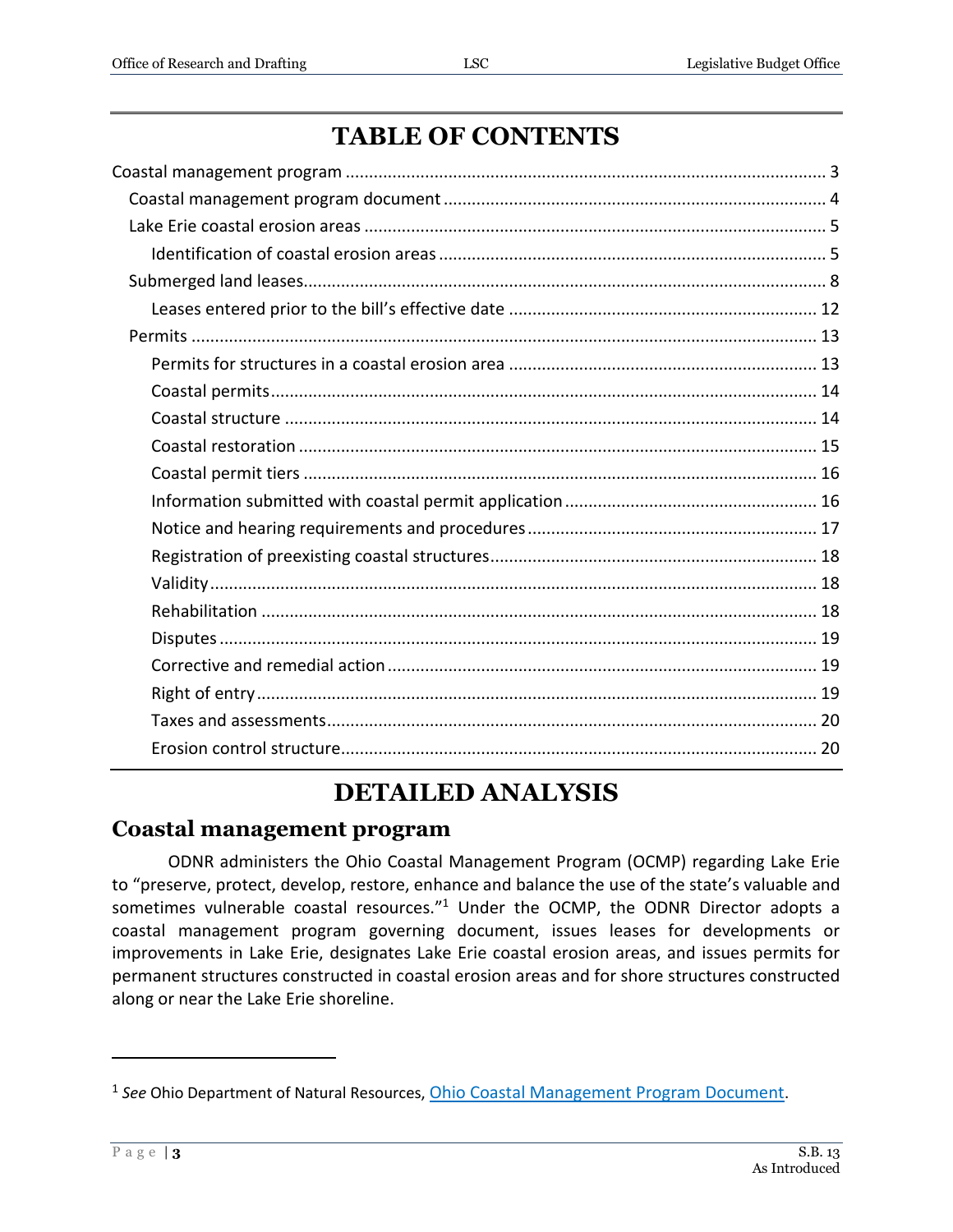#### <span id="page-3-0"></span>**Coastal management program document**

As indicated above, for the OCMP, the ODNR Director must adopt and publish a coastal management program document that functions as a comprehensive statement of the objectives, policies, standards, and criteria of the OCMP. The document also guides public and private uses of coastal lands and waters, describes the relevant coastal management policies and programs, and cites the statutes and rules under which the policies and programs are adopted.<sup>2</sup>

Current law establishes procedures for the adoption and amendment of the document. The bill revises the amendment procedures as follows and other procedural elements of the OCMP:<sup>3</sup>

| <b>Topic</b>                                      | <b>Current law</b>                                                                                                                                                                                                                                                      | The bill                                                                                                                                                                           |
|---------------------------------------------------|-------------------------------------------------------------------------------------------------------------------------------------------------------------------------------------------------------------------------------------------------------------------------|------------------------------------------------------------------------------------------------------------------------------------------------------------------------------------|
| Notice regarding<br>amendments to<br>the document | Before making changes to the document, requires<br>the Director to notify (by mail) persons who<br>submitted comments and recommendations<br>concerning the original document and appropriate<br>agencies of the state and its political subdivisions.                  | Instead requires the Director to<br>notify those persons and<br>organizations on the interested party<br>list that is maintained by the<br>Director.                               |
|                                                   | (R.C. 1506.02(A)(1).)                                                                                                                                                                                                                                                   | Allows the Director to send the<br>notice by any means.                                                                                                                            |
|                                                   |                                                                                                                                                                                                                                                                         | $(R.C. 1506.02(A)(1)$ and $(3)(a)$ .                                                                                                                                               |
| List of interested<br>parties                     | Requires the Director to keep a list of interested<br>public and private organizations and mail notice to<br>those organizations regarding any proposed OCMP<br>rule changes at least 30 days before any public<br>hearing on the proposal.<br>(R.C. 1506.02(A)(3)(a).) | Instead requires the Director to keep<br>a list of interested persons and<br>organizations and allows the Director<br>to send the notice by any means.<br>(R.C. 1506.02(A)(3)(a).) |
| Copies of<br>proposed rules<br>and rule changes   | Requires the Director to mail a copy of each<br>proposed rule, amendment, or rescission to any<br>person who requests a copy within five days of the<br>request.<br>(R.C. 1506.02(A)(3)(b).)                                                                            | Same, but allows the Director to<br>send the copy by any means.<br>(R.C. 1506.02(A)(3)(b).)                                                                                        |

 $2$  R.C. 1506.01(C) and 1506.02(A)(1).

 $3$  R.C. 1506.02(A)(1) and (3).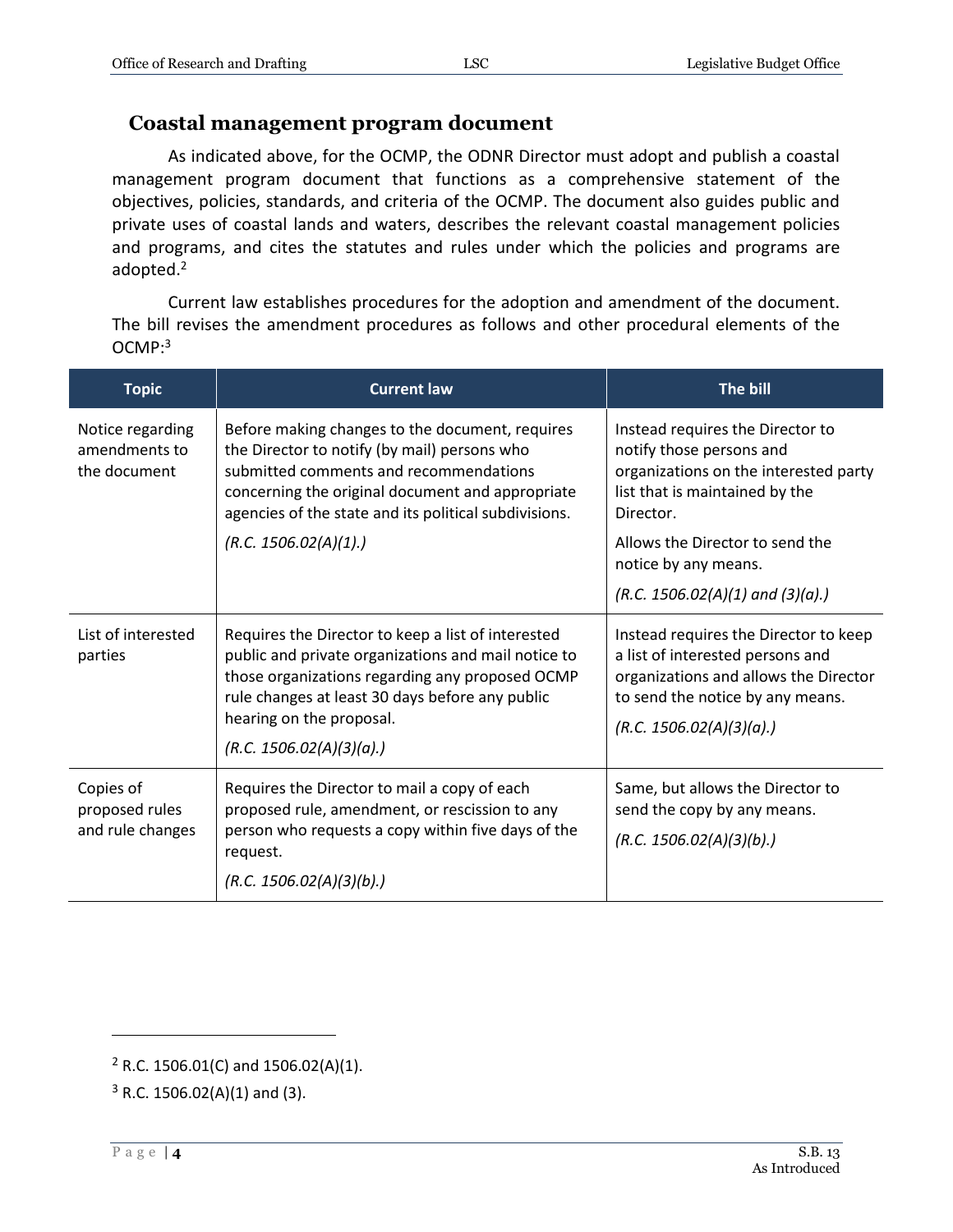# <span id="page-4-0"></span>**Lake Erie coastal erosion areas**

# **Identification of coastal erosion areas**

<span id="page-4-1"></span>The bill revises the laws governing the identification of Lake Erie coastal erosion areas. Under current law, the ODNR Director is tasked with identifying these areas pursuant to specified procedures by first making a preliminary identification and then a final identification. Current law also establishes a process for the review and revision of the identified areas, which is the same process that applies to the initial identification.

**Topic Current law The bill** Preliminary identification: consultation Requires the Director to consult with the appropriate authority of each municipal corporation, county, and township having territory within an area that the Director proposes to identify as a Lake Erie coastal erosion area. *(R.C. 1506.06(A).)* Instead authorizes, but does not require, the Director to undertake the consultation. *(R.C. 1506.06(A).)* Preliminary identification: notice  $\|\mathbf{R}|\|$  Requires the Director to provide notice of the preliminary identification as follows: 1. By certified mail to affected local governments; 2. By certified mail to each landowner of record in the proposed area; and 3. By publication in a newspaper of general circulation in each affected locality. *(R.C. 1506.06(A).)* Retains (1) changes, (2) to require notice to *affected* landowners, eliminates (3). *(R.C. 1506.06(A).)* Preliminary identification: public hearings/meetings Within 60 days of making required notifications, requires the Director to hold public hearings in each of the shoreline counties on the preliminary identification of the coastal erosion areas. *(R.C. 1506.06(A).)* Instead requires the Director to hold public *meetings* within 30 days of making the notifications, which are not subject to specific administrative procedures. *(R.C. 1506.06(A).)*

The bill alters the procedures for identifying the areas as follows: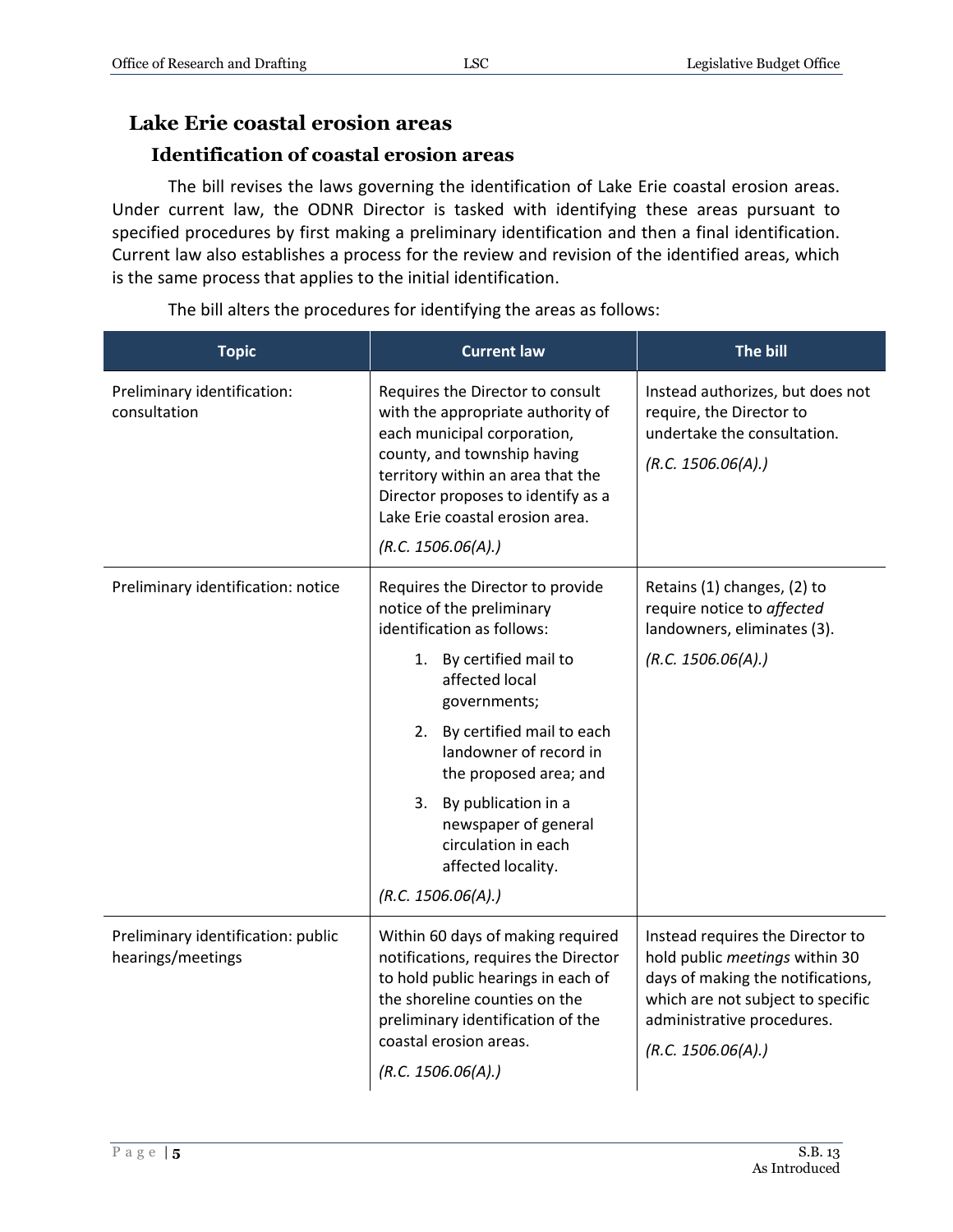| <b>Topic</b>                                                                                                                               | <b>Current law</b>                                                                                                                                                                                                                                                                                                                                                                                                                                                                                                                        | The bill                                                                                                                                                                                                                       |
|--------------------------------------------------------------------------------------------------------------------------------------------|-------------------------------------------------------------------------------------------------------------------------------------------------------------------------------------------------------------------------------------------------------------------------------------------------------------------------------------------------------------------------------------------------------------------------------------------------------------------------------------------------------------------------------------------|--------------------------------------------------------------------------------------------------------------------------------------------------------------------------------------------------------------------------------|
| Preliminary identification: written<br>objections                                                                                          | Authorizes any affected municipal<br>corporation, county, township, or<br>private landowner to file a written<br>objection to the preliminary<br>identification at any of the public<br>hearings, or at any other time within<br>120 days from the date indicated in<br>the initial certified mail notice (the<br>indicated date must be one week<br>following the date of the notice).<br>(R.C. 1506.06(A))                                                                                                                              | Authorizes the local authorities<br>and landowners to file written<br>objections at the public<br>meetings, or at any other time<br>within 90 days from the date of<br>the initial certified mail notice.<br>(R.C. 1506.06(A)) |
| Preliminary identification:<br>Director's review of objections and<br>modifications to the preliminary<br>identification                   | Requires the Director to review all<br>filed objections and does all of the<br>following:<br>Authorizes the Director to<br>then modify the<br>preliminary identification;<br>Ξ<br>Requires the Director to<br>notify each objector of the<br>Director's decision regarding<br>the objection within the next<br>90 days; and<br>Requires the Director to<br>٠<br>notify any other owner for<br>whom the Director's<br>decision results in a<br>modification to that<br>owner's property within<br>the 90-day period.<br>(R.C. 1506.06(B).) | Requires the Director to review<br>all filed objections to the<br>preliminary identification, but<br>eliminates the intermediate<br>notification and objection<br>procedures (see below).<br>(R.C. 1506.06(B).)                |
| Preliminary identification:<br>intermediate procedures for<br>modification to preliminary<br>identification resulting from an<br>objection | Whenever the preliminary<br>identification is modified as a result<br>of an objection, requires the<br>Director to notify the affected<br>municipal corporation, county, or<br>township and publish a notice of<br>the modification in a newspaper of<br>general circulation in the affected<br>locality.<br>(R.C. 1506.06(C).)                                                                                                                                                                                                           | No provision.                                                                                                                                                                                                                  |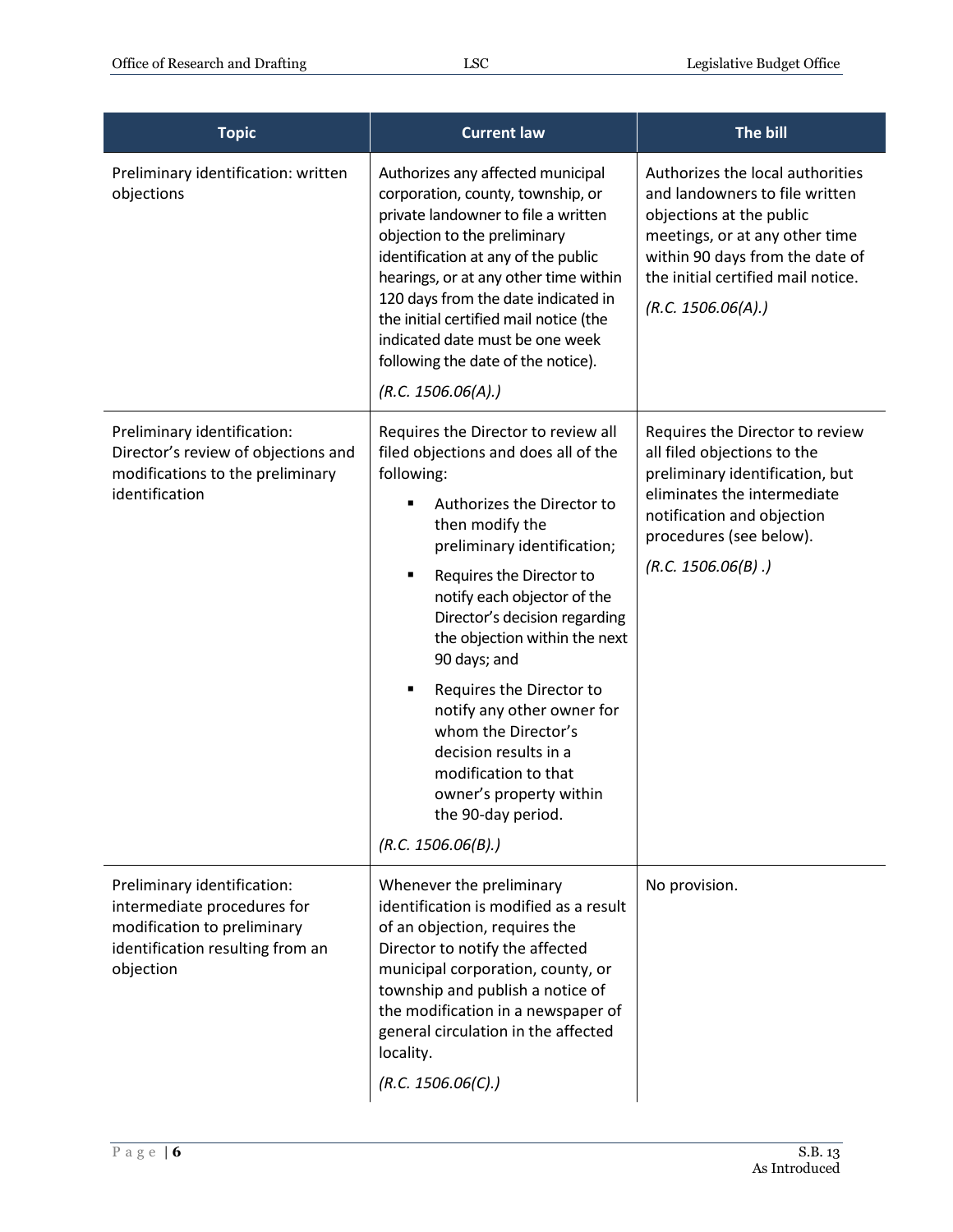| <b>Topic</b>                                                                                                            | <b>Current law</b>                                                                                                                                                                                                                                                                                                                                                                                            | The bill                                                                                                                                                                                                                                                                                                                                                                                  |
|-------------------------------------------------------------------------------------------------------------------------|---------------------------------------------------------------------------------------------------------------------------------------------------------------------------------------------------------------------------------------------------------------------------------------------------------------------------------------------------------------------------------------------------------------|-------------------------------------------------------------------------------------------------------------------------------------------------------------------------------------------------------------------------------------------------------------------------------------------------------------------------------------------------------------------------------------------|
| Preliminary identification:<br>intermediate procedures for<br>objections to modifications                               | Authorizes objections to<br>modifications to be filed within 60<br>days of the newspaper notice, or<br>within 60 days of the property<br>owner's notice (whichever is later)<br>and in the same manner as<br>objections to the original<br>preliminary identification.<br>(R.C. 1506.06(C).)                                                                                                                  | No provision.                                                                                                                                                                                                                                                                                                                                                                             |
| Preliminary identification:<br>intermediate procedures regarding<br>Director's review of objections to<br>modifications | Requires the Director to rule on<br>each objection to a modification<br>within 60 days after receiving it.<br>(R.C. 1506.06(C).)                                                                                                                                                                                                                                                                              | No provision.                                                                                                                                                                                                                                                                                                                                                                             |
| <b>Final identification</b>                                                                                             | Requires the Director to make the<br>final identification after ruling on<br>each filed objection and to notify<br>the appropriate authority of each<br>affected municipal corporation,<br>county, or township of the final<br>identification by certified mail.<br>(R.C. 1506.06(D).)                                                                                                                        | Requires the Director, within 90<br>days of receiving the last<br>objection, to make the final<br>identification, incorporate any<br>modifications resulting from the<br>Director's review of the<br>objections, and notify each<br>affected municipal corporation,<br>county, township, and private<br>landowner of the final<br>identification by certified mail.<br>(R.C. 1506.06(B).) |
| Local governments: leases and<br>permits                                                                                | Prohibits a state agency, county,<br>township, municipal corporation, or<br>any other political subdivision or<br>special district from using the fact<br>that a property has been identified<br>as a Lake Erie coastal erosion area<br>as a basis for failing to enter into or<br>renew a lease or permit for the<br>development or improvement of<br>lakefront or submerged property.<br>(R.C. 1506.06(G).) | Similar, but also applies the<br>provision to the failure to obtain<br>a coastal permit (see "Coastal<br>permits," below).<br>(R.C. 1506.06(E)(1).)                                                                                                                                                                                                                                       |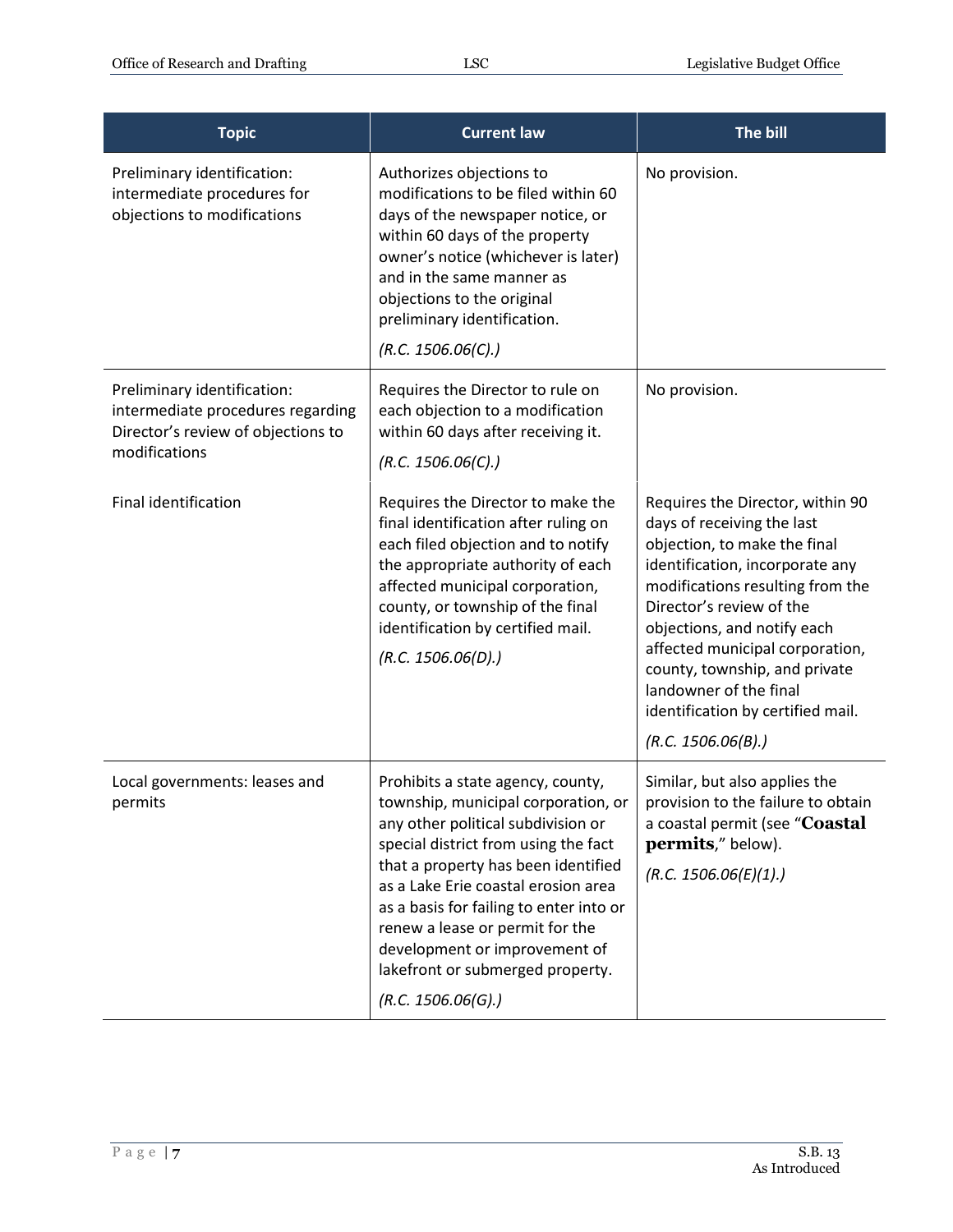# <span id="page-7-0"></span>**Submerged land leases**

Under current law, the land currently and formerly underlying the waters of Lake Erie, and the waters of the Lake itself, belong to the state of Ohio as proprietor in public trust for its citizens.<sup>4</sup> Thus, any person who wants to develop or improve those lands must enter into a lease with the ODNR Director. Any political subdivision or special district also must obtain a lease when developing or improving these lands.<sup>5</sup>

The bill eliminates the requirement that a person seeking to develop or improve public trust land for noncommercial and nongovernmental use (for example, for residential purposes) obtain a lease from the ODNR Director. It retains the requirement that anyone, including a political subdivision, developing or improving submerged lands *for commercial or governmental*  use obtain a lease from the Director.<sup>6</sup> It also retains the existing criminal penalty - a fine between \$100 and \$500 – for a violation of this requirement.<sup>7</sup> Though not required, the bill authorizes a person developing public trust land for noncommercial/nongovernmental use to obtain a lease from the Director.<sup>8</sup>

For these provisions, a commercial use includes any use that is profit-seeking or revenue-earning, or that involves the buying or selling of any good, service, or other product. A governmental use is a use by any agency of the state or any political subdivision of the state, including a county or municipal corporation. <sup>9</sup> When referring to public trust land for submerged land lease purposes, current law and the bill refer to it as the "territory."<sup>10</sup>

In addition to the changes referenced above, the bill also revises the conditions and procedures under which a submerged land lease may be entered into with the Director, as illustrated in the table below.

| Topic                        | <b>Current law</b>                                                                                                                                | The bill                                                                                                                     |
|------------------------------|---------------------------------------------------------------------------------------------------------------------------------------------------|------------------------------------------------------------------------------------------------------------------------------|
| Territory subject to a lease | Defines the territory to include the<br>waters and the lands presently<br>underlying the waters of Lake Erie<br>and the lands formerly underlying | Same, but adds both of the following:<br>The natural shoreline is the<br>line at which the water<br>usually stands when free |

<sup>&</sup>lt;sup>4</sup> R.C. 1506.10, not in the bill. Ohio's "public trust doctrine" was originally established in 1803 under Section 14, Article III, of the Northwest Ordinance, which gave Ohio authority to regulate activities occurring in navigable waters within state boundaries. Ohio may not abdicate its control of public trust land*. Illinois Central Railroad Company v. Illinois*, 146 U.S. 387 (1892).

 $5$  R.C. 1506.11(B) and 1506.01(D).

 $6$  R.C. 1506.11(B)(1).

 $7$  R.C. 1506.99(A), not in the bill and 1506.09(A).

 $8$  R.C 1506.11(B)(2).

 $9$  R.C. 1506.01(P) and (Q).

<sup>10</sup> R.C. 1506.11(A)(1).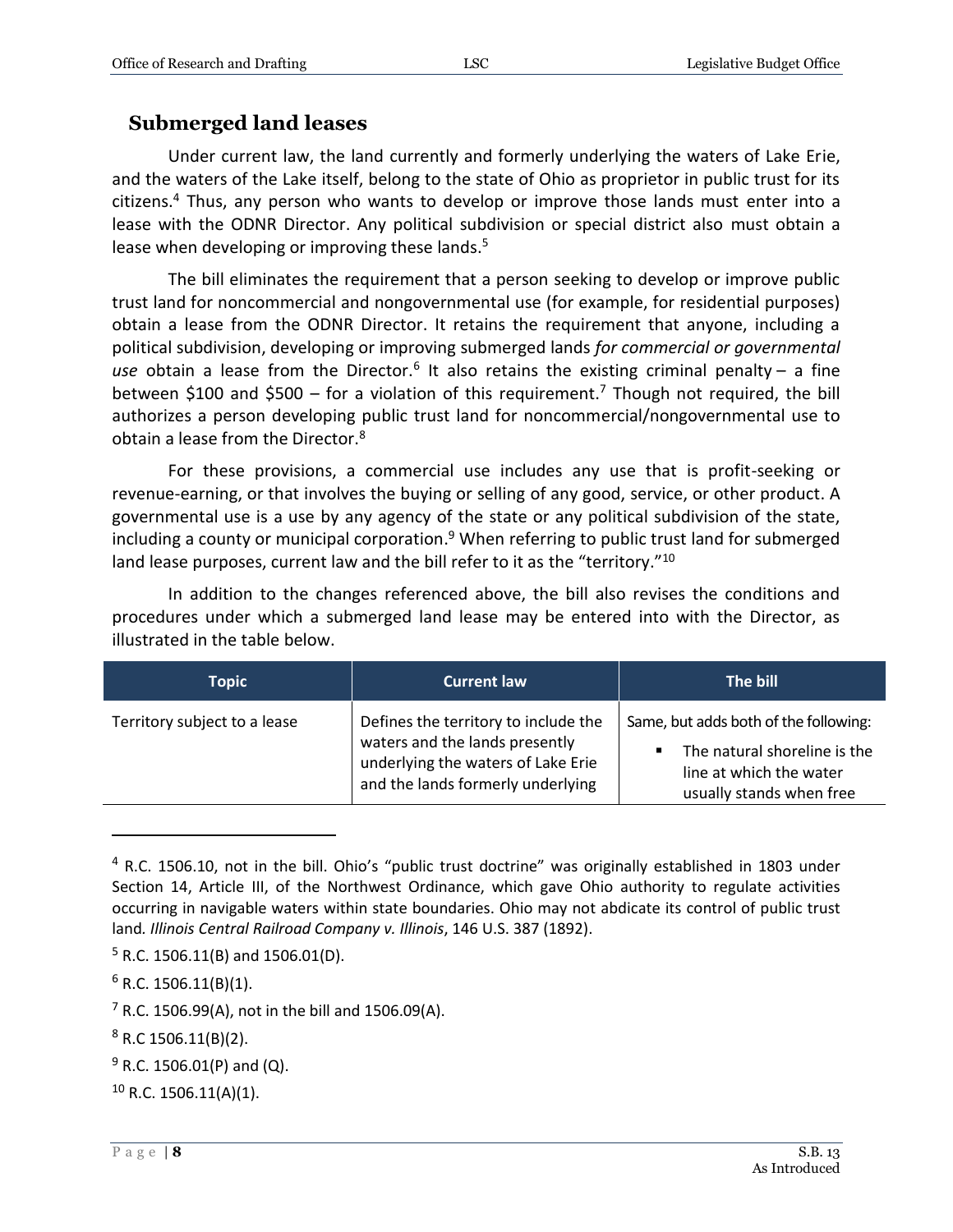| <b>Topic</b>                                    | <b>Current law</b>                                                                                                                                                                                                                                                                                                                                                                                                                             | The bill                                                                                                                                                                                                                                                                                                                                                                                                                                                                                                                                                                                                                                                                                                                     |
|-------------------------------------------------|------------------------------------------------------------------------------------------------------------------------------------------------------------------------------------------------------------------------------------------------------------------------------------------------------------------------------------------------------------------------------------------------------------------------------------------------|------------------------------------------------------------------------------------------------------------------------------------------------------------------------------------------------------------------------------------------------------------------------------------------------------------------------------------------------------------------------------------------------------------------------------------------------------------------------------------------------------------------------------------------------------------------------------------------------------------------------------------------------------------------------------------------------------------------------------|
|                                                 | the waters of Lake Erie and now<br>artificially filled, between the<br>natural shoreline and the<br>international boundary line with<br>Canada.<br>(R.C. 1506.11(A).)                                                                                                                                                                                                                                                                          | from disturbing causes;<br>Disturbing causes are<br>sudden, extraordinary,<br>dramatic or relatively short-<br>term actions or processes<br>that are perceptible when<br>occurring, such as storms,<br>storm surge, wind, waves,<br>seiche, artificial changes,<br>avulsion, floods, droughts, or<br>periods of high or low water<br>levels.<br>$(R.C. 1506.11(A)(1)$ and $1506.01(R)$<br>and $(S)$ .)                                                                                                                                                                                                                                                                                                                       |
| Director's determination<br>regarding the lease | Requires the Director to determine<br>that the territory can be developed<br>or improved as specified in the<br>lease application without:<br>Impairing the public right of<br>navigation, water<br>commerce, and fishery; and<br>Prejudicing the littoral<br>٠<br>rights of any owner of land<br>fronting on Lake Erie,<br>provided that a local<br>authority has enacted an<br>ordinance or resolution<br>(see below).<br>(R.C. 1506.11(B).) | Instead requires the Director to do<br>all of the following:<br>Determine that the<br>٠<br>territory can be developed<br>and improved or the<br>waters used as specified in<br>the application and in<br>compliance with the laws<br>governing coastal<br>management;<br>Suspend review of an<br>٠<br>application for a lease if the<br>Director finds a dispute<br>concerning the lease<br>regarding the rights of the<br>state, the littoral rights of<br>any owner of land fronting<br>on Lake Erie, or the<br>ownership of any<br>development or<br>improvement;<br>Refrain from granting the<br>lease until the dispute is<br>resolved by an agreement<br>of the parties or a court.<br>$(R.C. 1506.11(C)(1)$ and (D).) |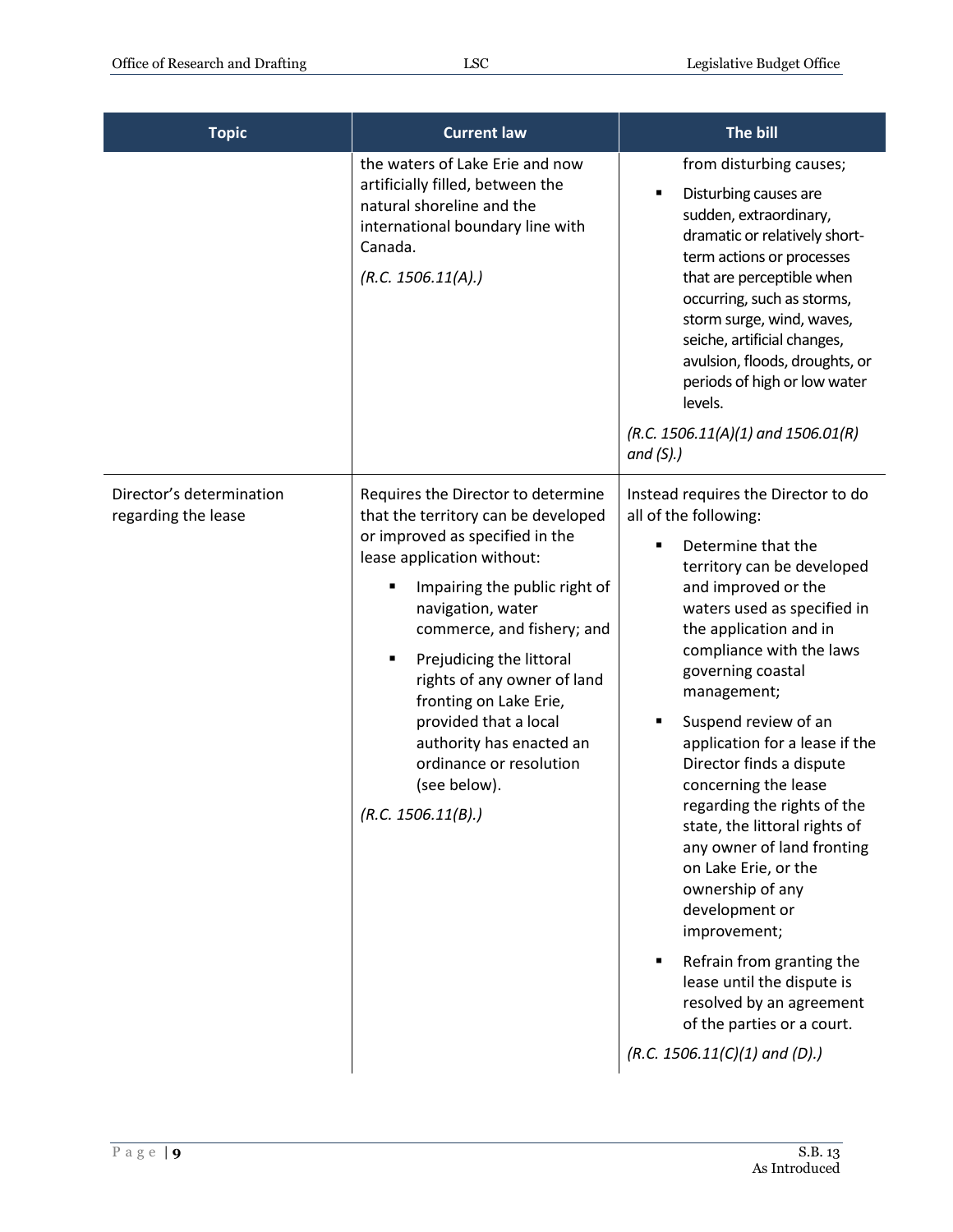| <b>Topic</b>                                               | <b>Current law</b>                                                                                                                                                                                                                                                                                                                                                                                                                                                                                                                                                                                                                                                                                                                                                                                                                                                                                                                                | The bill                                                                                                                                                                                                                                                                                                                         |
|------------------------------------------------------------|---------------------------------------------------------------------------------------------------------------------------------------------------------------------------------------------------------------------------------------------------------------------------------------------------------------------------------------------------------------------------------------------------------------------------------------------------------------------------------------------------------------------------------------------------------------------------------------------------------------------------------------------------------------------------------------------------------------------------------------------------------------------------------------------------------------------------------------------------------------------------------------------------------------------------------------------------|----------------------------------------------------------------------------------------------------------------------------------------------------------------------------------------------------------------------------------------------------------------------------------------------------------------------------------|
| Conditions of the lease -<br>resolution or ordinance       | Specifies that the lease can only be<br>granted by the Director if the local<br>authority has enacted an ordinance<br>or resolution finding and<br>determining both of the following:<br>The part of the territory,<br>$\blacksquare$<br>described by metes and<br>bounds or by an alternate<br>description referenced to<br>the applicant's upland<br>property description that is<br>considered adequate by<br>the Director, is not<br>necessary or required for<br>the construction,<br>maintenance, or operation<br>by the local authority of<br>breakwaters, piers, docks,<br>wharves, bulkheads,<br>connecting ways, water<br>terminal facilities, and<br>improvements and<br>marginal highways in aid of<br>navigation and water<br>commerce; and<br>The land uses specified in<br>٠<br>the application complies<br>with regulation of<br>permissible land use under<br>a waterfront plan of the<br>local authority.<br>(R.C. 1506.11(B).) | Same, but specifies that the<br>territory should be described in the<br>ordinance or resolution by plat of<br>survey only.<br>(R.C. 1506.11(C)(2)(a).)                                                                                                                                                                           |
| Local authority for purposes of<br>resolution or ordinance | Specifies that the local authority is<br>the legislative authority of a<br>municipal corporation within the<br>territory (if the municipal<br>corporation is not within the<br>jurisdiction of a port authority), or<br>the county commissioners of the<br>county within the territory<br>(excluding any territory within a<br>municipal corporation or under the<br>jurisdiction of a port authority), or<br>the board of directors of a port                                                                                                                                                                                                                                                                                                                                                                                                                                                                                                    | Clarifies that the local authority is:<br>A board of county<br>commissioners with<br>jurisdiction over territory<br>sought to be leased, unless a<br>municipal corporation or port<br>authority has jurisdiction;<br>The legislative authority of<br>a municipal corporation<br>with jurisdiction over<br>territory sought to be |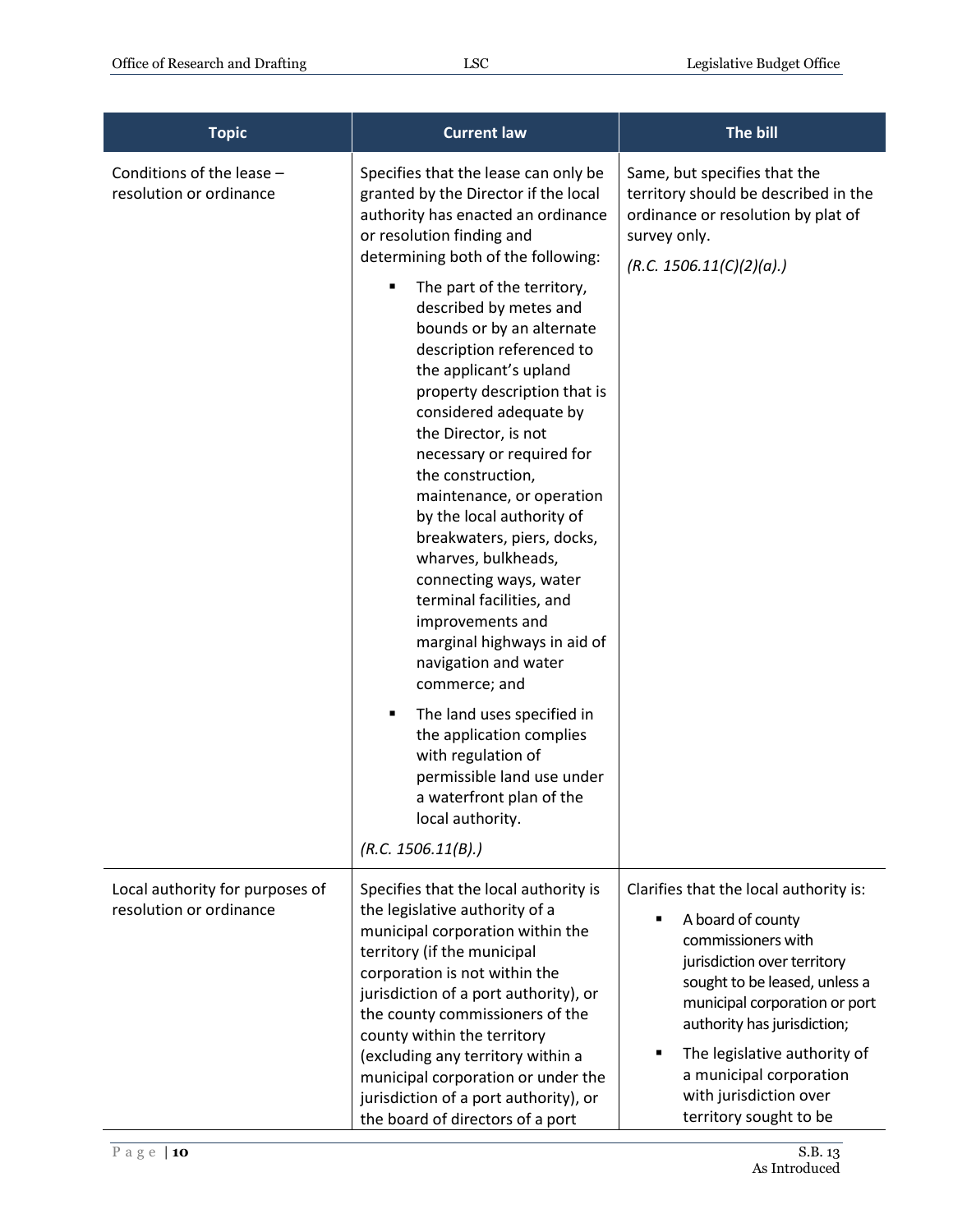| <b>Topic</b>                                                        | <b>Current law</b>                                                                                                                                                                                                                                                                                                                                                                                                                                                                                                                                                                                                                                                                                                                                                                                                                                                                                                                            | The bill                                                                                                                                                                                |
|---------------------------------------------------------------------|-----------------------------------------------------------------------------------------------------------------------------------------------------------------------------------------------------------------------------------------------------------------------------------------------------------------------------------------------------------------------------------------------------------------------------------------------------------------------------------------------------------------------------------------------------------------------------------------------------------------------------------------------------------------------------------------------------------------------------------------------------------------------------------------------------------------------------------------------------------------------------------------------------------------------------------------------|-----------------------------------------------------------------------------------------------------------------------------------------------------------------------------------------|
|                                                                     | authority with respect to such part<br>of the territory included in the port<br>authority's jurisdiction.<br>(R.C. 1506.11(B).)                                                                                                                                                                                                                                                                                                                                                                                                                                                                                                                                                                                                                                                                                                                                                                                                               | leased, unless a port<br>authority has jurisdiction;<br>A board of directors of a<br>port authority with<br>jurisdiction over territory<br>sought to be leased<br>(R.C. 1506.11(A)(2).) |
| Hearing and notice requirements<br>concerning the lease application | Specifies all of the following:<br>The Director may hold a<br>public hearing on the lease<br>application and provide<br>written notice of it to any<br>local authority;<br>The Director must provide<br>٠<br>public notice of the application<br>in a newspaper of general<br>circulation in the locality of the<br>proposed project;<br>The Director may combine<br>the notice of the application<br>with notice of the hearing (if<br>one is to be held) and must<br>make that notice one week<br>for four consecutive weeks<br>before the date of the<br>hearing;<br>The hearings must be open to<br>the public and recorded;<br>Parties to the hearing may be<br>represented by counsel;<br>Findings and orders of the<br>Director must be issued in<br>writing;<br>All costs of the hearing must<br>be paid by the lease<br>applicant; and<br>The Director also may hold<br>public meetings on the<br>application.<br>(R.C. 1506.11(C).) | No provision, but see "Coastal<br>permits" below.                                                                                                                                       |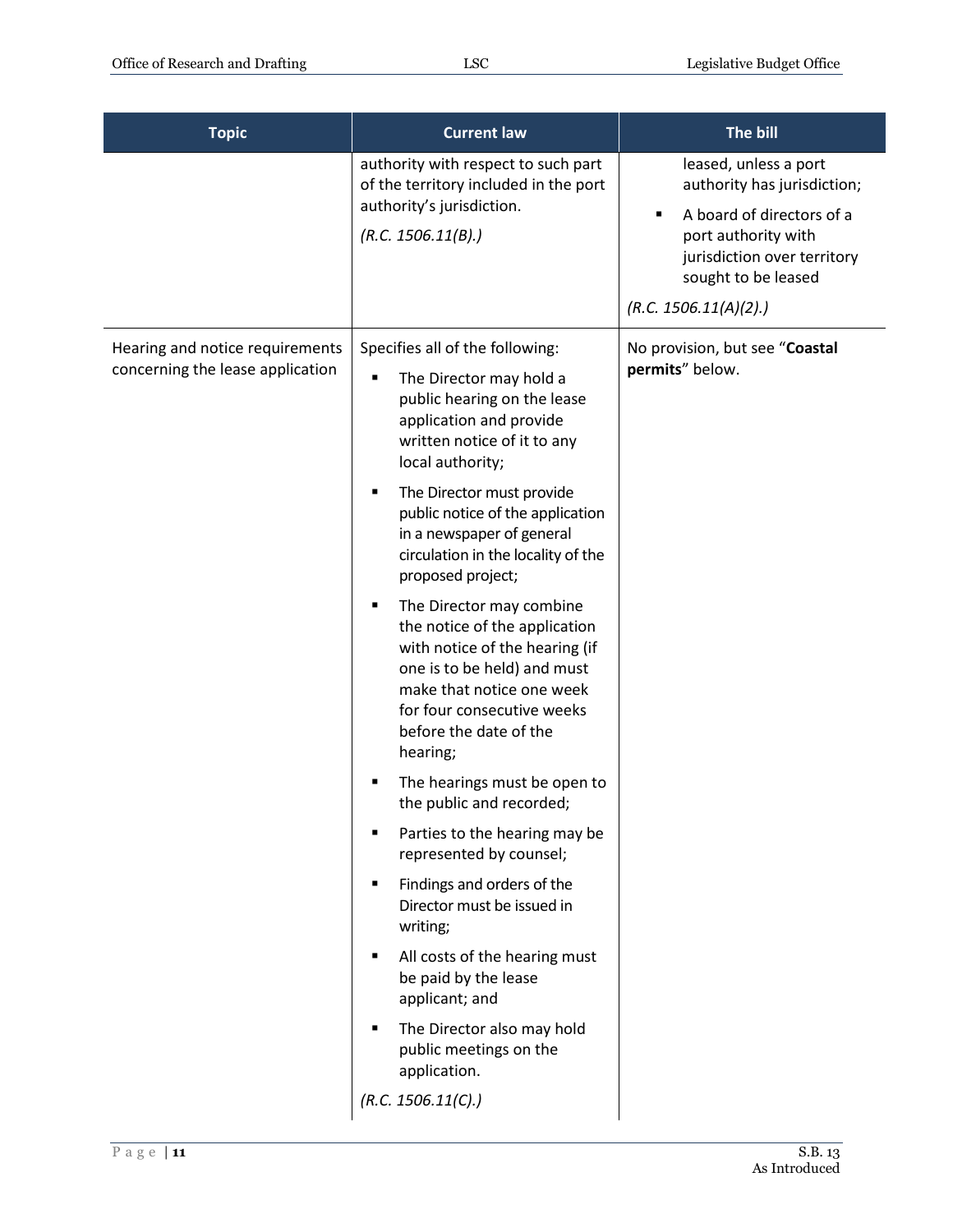| <b>Topic</b>                                                                                                          | <b>Current law</b>                                                                                                                                                                                                                                                                                                                                                                                                                                                              | The bill                                                                                                                                                                                                              |
|-----------------------------------------------------------------------------------------------------------------------|---------------------------------------------------------------------------------------------------------------------------------------------------------------------------------------------------------------------------------------------------------------------------------------------------------------------------------------------------------------------------------------------------------------------------------------------------------------------------------|-----------------------------------------------------------------------------------------------------------------------------------------------------------------------------------------------------------------------|
| Changes in structures, facilities,<br>buildings, improvements, or<br>changes or expansions in the use<br>of the lease | Prohibits a person from making<br>expansions or changes in the use of<br>the lease if those expansions or<br>changes require approval of ODNR<br>unless the Director first determines<br>that the proposed action will not<br>adversely affect any current or<br>prospective exercise of the public<br>right of recreation in the territory<br>and in the state's reversionary<br>interest in the territory.<br>(R.C. 1506.11(G).)                                              | Same, but only requires the<br>Director to first determine that the<br>proposed action will not adversely<br>affect the territory and the state's<br>reversionary interest in the<br>territory.<br>(R.C. 1506.11(K).) |
| "Adversely affect" for purposes<br>of changes and improvements                                                        | Specifies that a proposed change or<br>improvement adversely affects the<br>public right of recreation if the<br>changes or improvements cause or<br>will cause any significant<br>demonstrable negative impact on<br>any present or prospective<br>recreational use of the territory by<br>the public during the term of the<br>lease and of any public recreational<br>use of the leased premises in which<br>the state has a reversionary<br>interest.<br>(R.C. 1506.11(G).) | No provision, but see "Coastal<br>permits" below                                                                                                                                                                      |

# <span id="page-11-0"></span>**Leases entered prior to the bill's effective date**

The bill requires the Director to provide notice by certified mail to each existing lessee if all or part of the leased territory was above the natural shoreline of Lake Erie or was for a noncommercial or nongovernmental use. The Director must provide the notice within 120 days of the bill's effective date. The lessee may request the state to modify or terminate the lease not later than 120 days after receipt of the notice. The lessee must provide the Director documentation demonstrating the lease was for territory above the natural shoreline of Lake Erie or that the lease was for a noncommercial or nongovernmental use.

If the Director determines the lease was for territory above the natural shoreline, the lease must be terminated *or modified* as of May 21, 2015. The Director must return to the lessee any rentals collected by the Director from May 21, 2015, up to the bill's effective date and prorate the rentals accordingly. Any modified lease continues in full force and effect.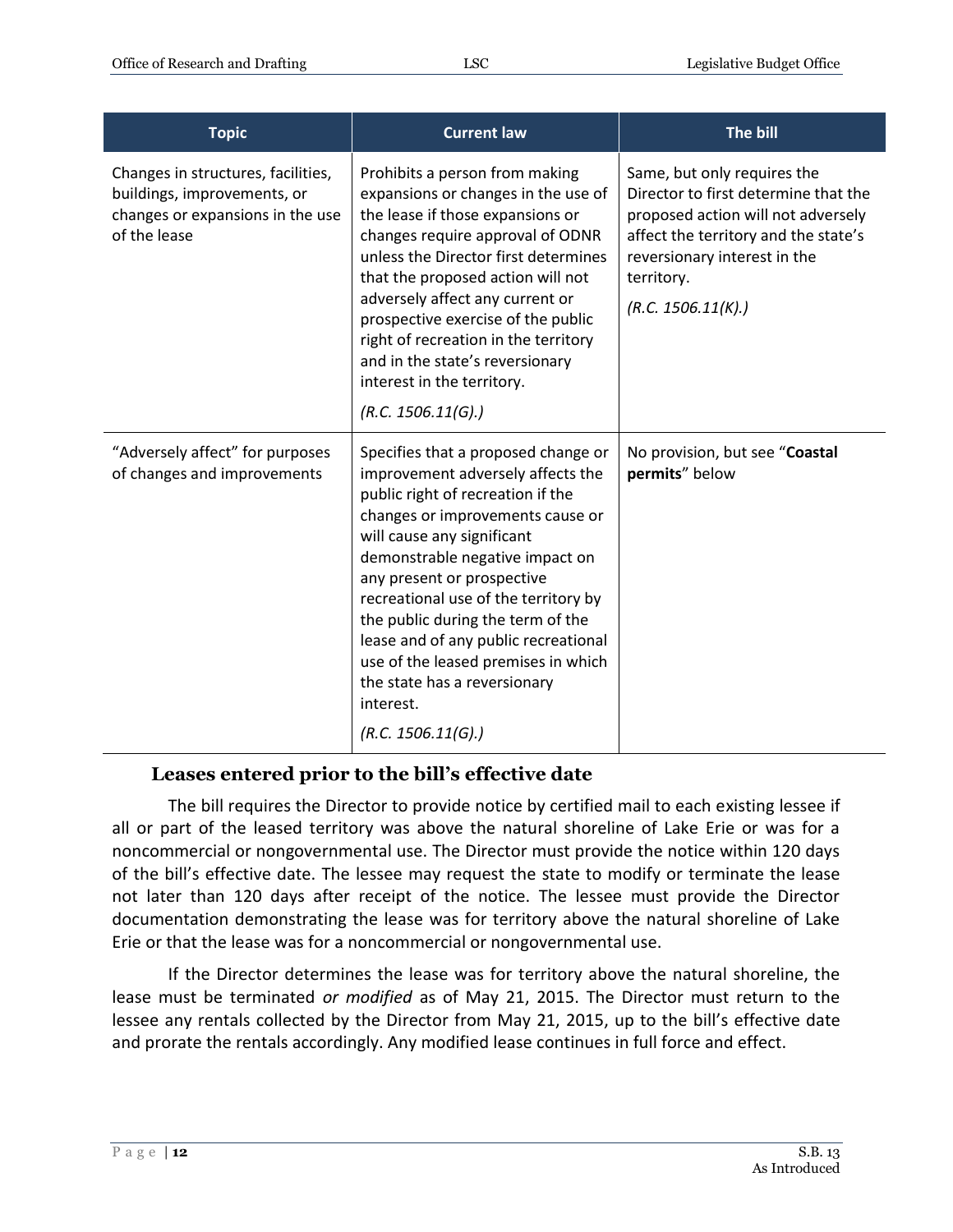If the Director determines that the lease is for a noncommercial or nongovernmental use, the lease also must be terminated as of May 21, 2015. The Director must return any rentals collected from May 21, 2015, up to the bill's effective date and prorate the rentals accordingly.

However, if a lessee does not make a request to terminate or modify a lease within 120 days after receipt of the notification from the Director, the lease is valid and continues in full force and effect. $11$ 

#### <span id="page-12-0"></span>**Permits**

Under current law, there are two main permits issued under the coastal management program. The first permit is required for any permanent structure constructed in a Lake Erie coastal erosion area. The second permit is required any time a shore structure (for example, a dock, pier, retaining wall, revetment, or breakwater) is constructed along or near the Lake Erie shoreline. This second permit is currently called a shore structure permit. The bill alters the procedural requirements governing both permits and makes other changes to the law governing the permits as discussed below.

#### **Permits for structures in a coastal erosion area**

<span id="page-12-1"></span>As indicated above, under current law, a permit is required to erect, construct, or redevelop any permanent structure in a Lake Erie coastal erosion area. Procedures and requirements concerning those permits are established by the Director in rule. The bill alters the requirements concerning notice of approval and denial of a permit application and the associated appeal process as shown in the table below:

| <b>Topic</b>                                                                                                                        | <b>Current law</b>                                                                                                                                                                                                 | The bill                                                                                                                                                                                                                                                                                                    |
|-------------------------------------------------------------------------------------------------------------------------------------|--------------------------------------------------------------------------------------------------------------------------------------------------------------------------------------------------------------------|-------------------------------------------------------------------------------------------------------------------------------------------------------------------------------------------------------------------------------------------------------------------------------------------------------------|
| Approval or denial of a permit to<br>erect, construct, or redevelop a<br>permanent structure in a Lake Erie<br>coastal erosion area | Requires that, no later than 30 days<br>after receiving a complete permit<br>application, the Director must<br>notify the applicant of whether the<br>application is approved or denied<br>and, if denied, either: | Requires that, no later than 90 days<br>after receiving a complete permit<br>application, the Director notify the<br>applicant whether the application is<br>approved, conditionally approved,<br>or denied.                                                                                                |
|                                                                                                                                     | The reason for denial; or<br>A notification of any<br>$\blacksquare$<br>modification necessary to<br>qualify the application for<br>approval.<br>(R.C. 1506.07(A))                                                 | If it is denied, the Director<br>$\blacksquare$<br>must include with the notice a<br>reason for the denial; and<br>If it is conditionally approved,<br>٠<br>the Director must include with<br>the notice any modification<br>necessary to qualify the<br>application for approval.<br>(R.C. 1506.07(A)(3).) |

<sup>&</sup>lt;sup>11</sup> Section 4.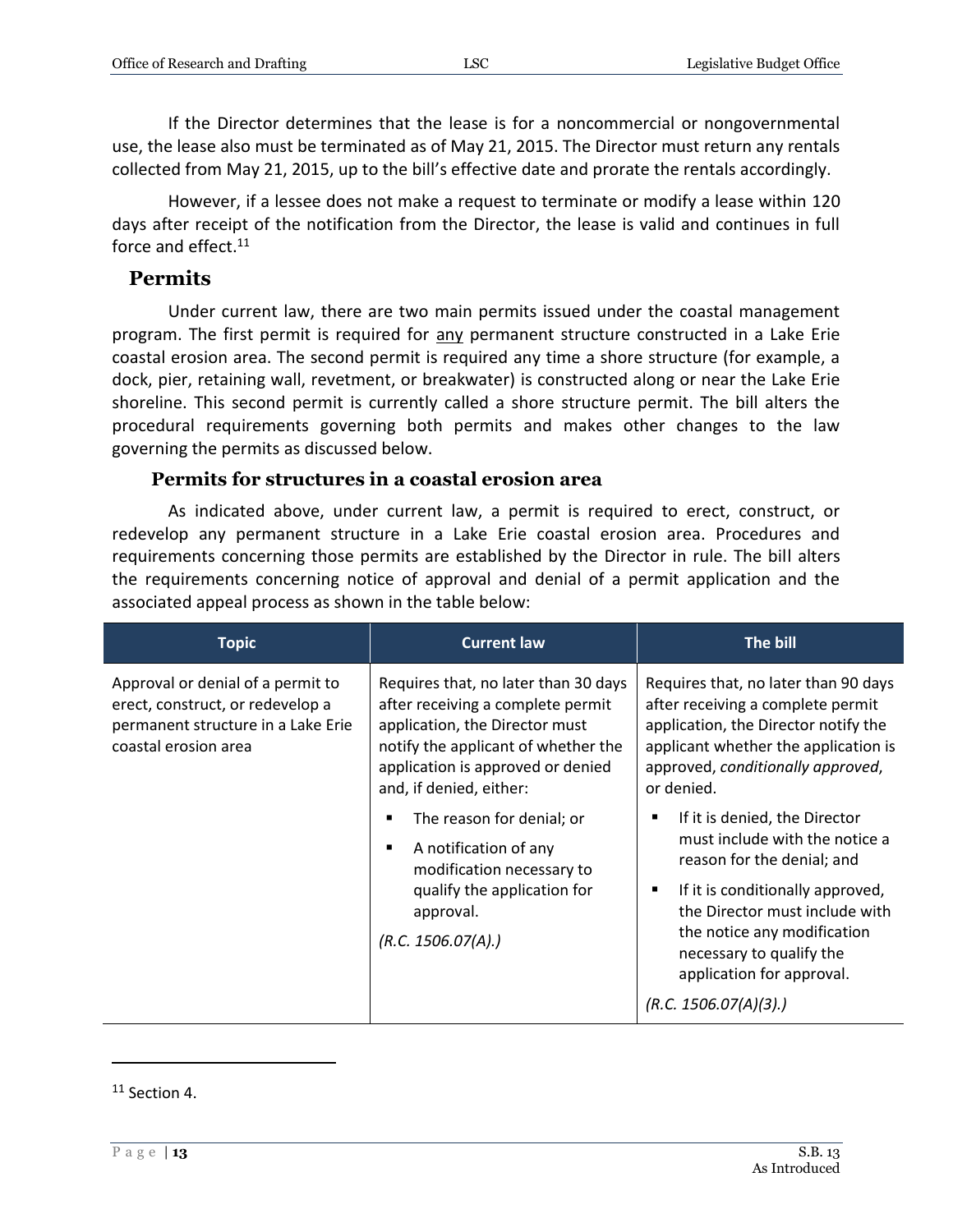# *Coastal permits*

<span id="page-13-0"></span>Under current law, a person must obtain a shore structure permit from the Director before building a shore structure, such as a pier or dock, that may affect shore erosion, wave action, or inundation along or near the Lake Erie shoreline.

The bill revises the law governing shore structure permits by:

- 1. Changing the name of the permit from "shore structure permit" to "coastal permit," changing the term "shore structure" to "coastal structure," clarifying what constitutes a coastal structure, and revising associated coastal permit application requirements and procedures;
- 2. Clarifying that both construction of artificial structures and restoration of natural features require a coastal permit and applying the associated existing criminal penalty for failure to obtain the permit;
- 3. Specifying that a coastal permit is required to build a new coastal structure or perform coastal restoration in the waters of Lake Erie (in addition to along or near the shoreline, as in current law); and
- 4. Allowing existing coastal structures and restoration that were built without a permit to be authorized by either a coastal permit or through a coastal registration process.<sup>12</sup>

# *Coastal structure*

<span id="page-13-1"></span>As indicated above, a coastal permit is required for the construction of a coastal structure in the waters of Lake Erie or along or near the shoreline of Lake Erie. The bill clarifies what constitutes a coastal structure that requires a coastal permit, as illustrated below:

| Types of shore structures requiring a shore<br>structure permit under current law      | Types of coastal structures requiring a<br>coastal permit under the bill                                                                            |
|----------------------------------------------------------------------------------------|-----------------------------------------------------------------------------------------------------------------------------------------------------|
| A shore structure includes:<br>Beaches;<br>$\blacksquare$<br>Groins;<br>$\blacksquare$ | A coastal structure includes all of the structures for<br>which a shore structure permit is required and also<br>includes boathouses. <sup>13</sup> |
| Revetments;<br>٠                                                                       |                                                                                                                                                     |

 $12$  R.C. 1506.40 to 1506.403.

<sup>&</sup>lt;sup>13</sup> R.C. 1506.01(M). According to the Department of Natural Resources, retaining walls, utilities, and confined disposal facilities, which are added to the definition of coastal structure by the bill, are all considered associated fill for purposes of the shore structure permit under current law. The bill clarifies the term by specifying these structures require a coastal permit and by defining existing fill. Under the bill, existing fill is any artificially filled area that replaced a natural Lake Erie aquatic area with dry land prior to the bill's effective date, but excludes coastal restoration of lost natural coastal features. R.C. 1506.01(O).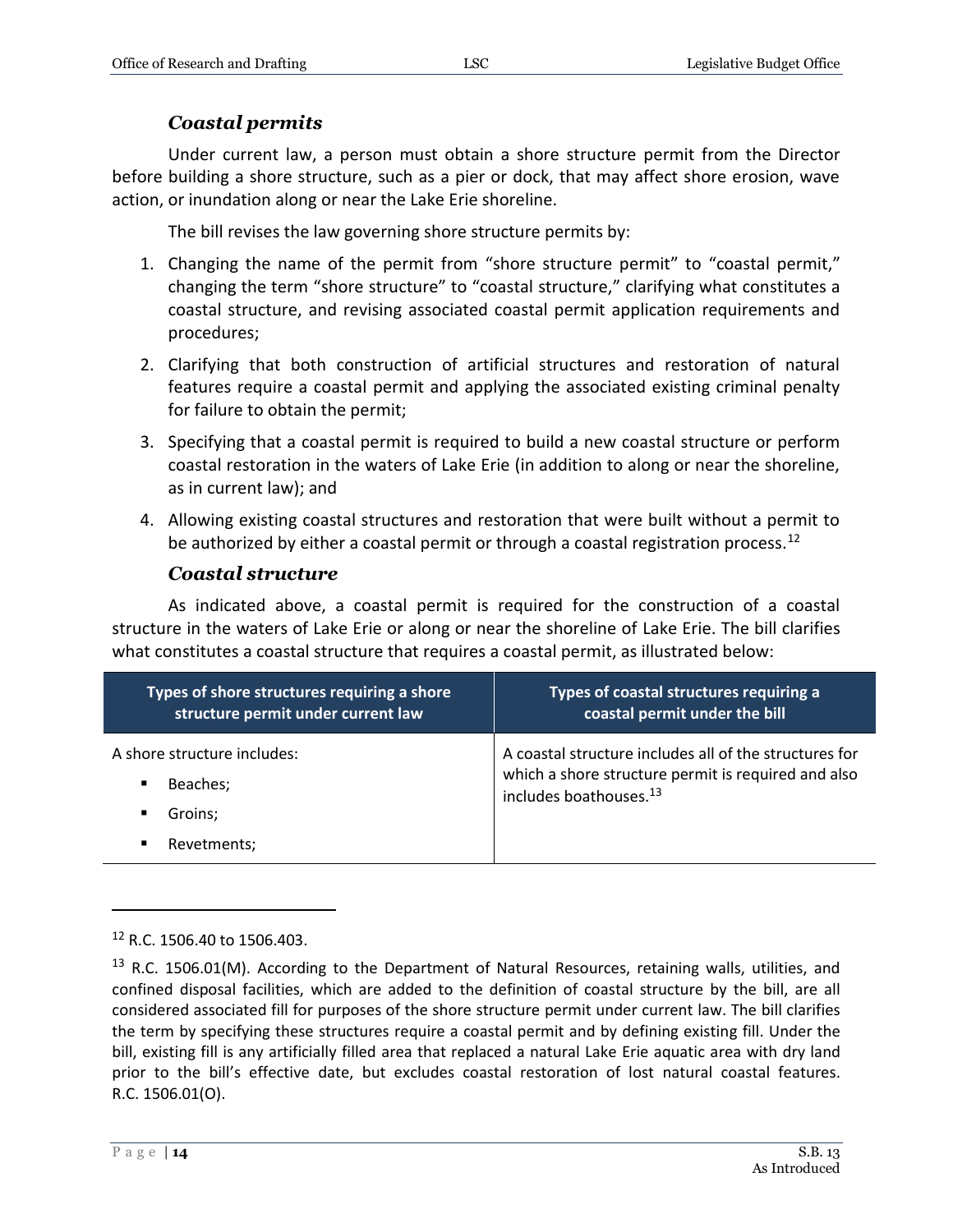| Types of shore structures requiring a shore<br>structure permit under current law                                                                                        | Types of coastal structures requiring a<br>coastal permit under the bill |
|--------------------------------------------------------------------------------------------------------------------------------------------------------------------------|--------------------------------------------------------------------------|
| Bulkheads;<br>٠                                                                                                                                                          |                                                                          |
| Seawalls;<br>п                                                                                                                                                           |                                                                          |
| Breakwaters;                                                                                                                                                             |                                                                          |
| Certain dikes designated by the Chief of the<br>٠<br>Division of Water Resources;                                                                                        |                                                                          |
| Piers;<br>п                                                                                                                                                              |                                                                          |
| Docks;<br>п                                                                                                                                                              |                                                                          |
| Jetties;                                                                                                                                                                 |                                                                          |
| Wharves;<br>п                                                                                                                                                            |                                                                          |
| Marinas;                                                                                                                                                                 |                                                                          |
| Boat ramps;                                                                                                                                                              |                                                                          |
| Any associated fill or debris used as part of<br>$\blacksquare$<br>the construction of shore structures that may<br>affect shore erosion, wave action, or<br>inundation; |                                                                          |
| Fill or debris that is placed along or near the<br>٠<br>shore, including bluffs, banks, or beach<br>ridges, for the purpose of stabilizing slopes.                       |                                                                          |

# *Coastal restoration*

<span id="page-14-0"></span>As indicated above, the bill requires a person to obtain a coastal permit from the ODNR Director to perform coastal restoration.<sup>14</sup> Under the bill, coastal restoration includes the restoration or enhancement of lost natural coastal features such as beaches, dunes, wetlands, and associated uplands, or the creation or enhancement of beneficial natural coastal features such as beaches, nature based shorelines, $15$  wetlands, and other coastal habitats. $16$  A state agency, county, township, municipal corporation, or any other political subdivision or special district in the state also must obtain a coastal permit to perform coastal restoration.<sup>17</sup>

 $14$  R.C. 1506.40(A).

<sup>&</sup>lt;sup>15</sup> Under the bill, a nature based shoreline is the strategic placement of a combination of plants, sand, or other natural structural and organic materials that has minimal adverse impacts on natural coastal processes, but excludes revetments, groins, or breakwaters. R.C. 1506.01(T).

 $16$  R.C. 1506.01(N).

 $17$  R.C. 1506.01(D) and 1506.40(A).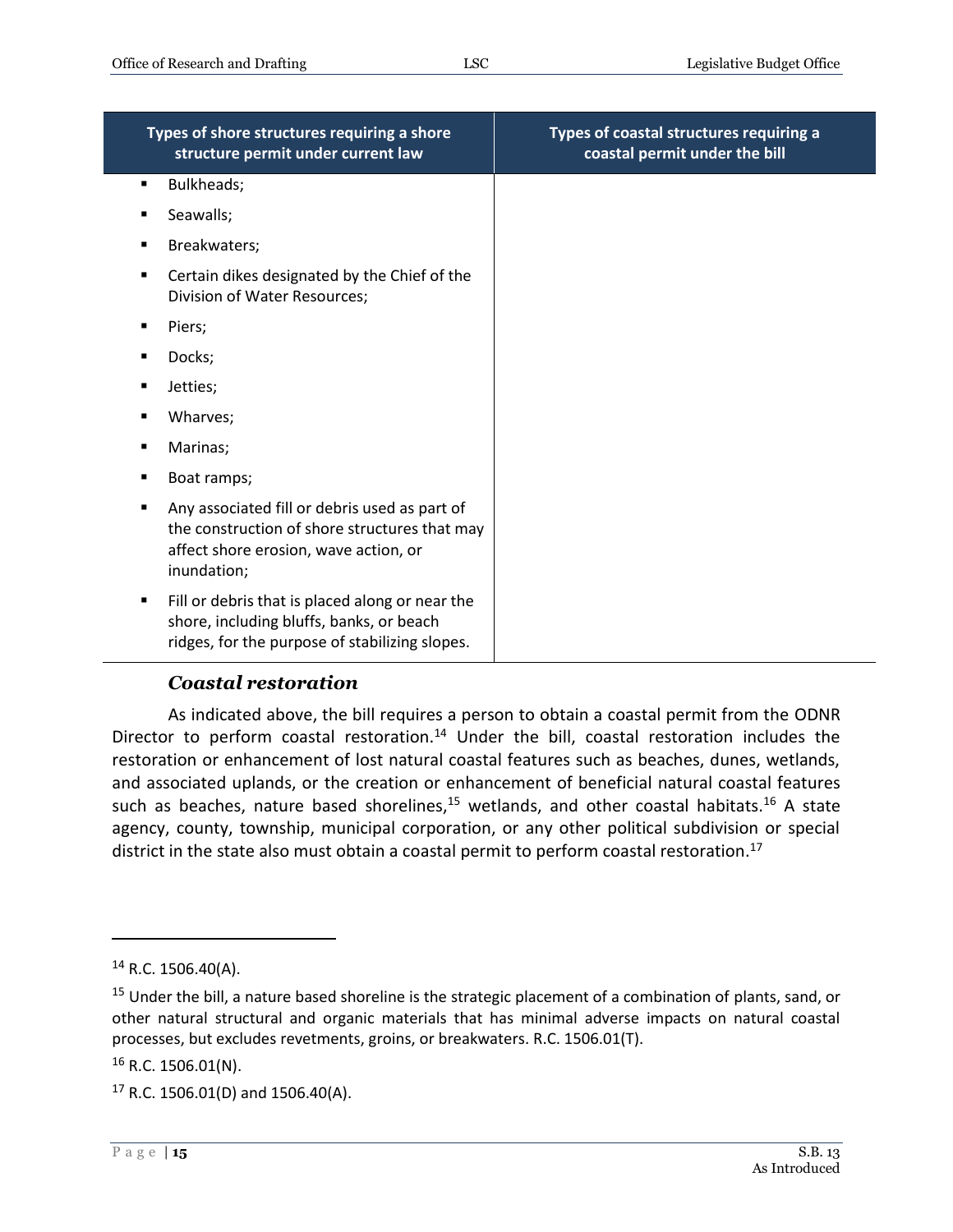The bill retains the existing criminal penalty (for failure to obtain a shore structure permit) and applies it to the failure to obtain a coastal permit, including the failure to obtain a coastal permit for coastal restoration. The penalty includes a fine – between \$100 and \$500 – for each offense. Each day of violation is a separate offense.<sup>18</sup>

#### *Coastal permit tiers*

<span id="page-15-0"></span>The bill establishes new coastal permit application procedures, including three different tiers of coastal permits. Before an applicant applies for a coastal permit, the applicant must complete a form describing the proposed coastal structure or coastal restoration and submit it to the Director. The applicant must make sure the description is sufficient for the Director to determine which tier of coastal permit is required. When the Director receives the form, the Director determines which tier is required by applying the following criteria:

- 1. **Tier 1:** the coastal structure or coastal restoration *is unlikely* to endanger life, health, property, or the resources of Lake Erie as proposed, and may include coastal structures and coastal restoration such as retaining walls less than or equal to three feet in height, floating or pile-supported docks for seasonal use, nature-based shorelines, beaches, dunes, wetlands, and associated uplands.
- 2. **Tier 2:** the coastal structure or coastal restoration *could* endanger life, health, property, or the resources of Lake Erie if not properly designed or constructed, and may include coastal structures and coastal restoration such as retaining walls greater than three feet in height, revetments, bulkheads, seawalls, dikes, and certain piers, docks, uplands, and existing fills.
- 3. **Tier 3:** the coastal structure or coastal restoration *could significantly endanger* life, health, property, or the resources of Lake Erie if not properly designed or constructed, and may include coastal structures and coastal restoration such as groins, breakwaters, jetties, wharves, marinas, boat ramps, boat houses, utilities, confined disposal facilities, and certain piers, docks, uplands, and existing fills.

Once the Director has made a determination, the Director must notify the applicant and then the applicant may apply for the appropriate tier of coastal permit.<sup>19</sup>

#### *Information submitted with coastal permit application*

<span id="page-15-1"></span>The bill requires new information to be submitted with an application for a coastal permit. The following table illustrates information required to be submitted with the application for a shore structure permit under current law as compared to a coastal permit under the bill.<sup>20</sup>

<sup>&</sup>lt;sup>18</sup> R.C. 1506.99, not in the bill.

 $19$  R.C. 1506.40(B), (C), and (D).

 $20$  R.C. 1506.40(D)(1) to (7).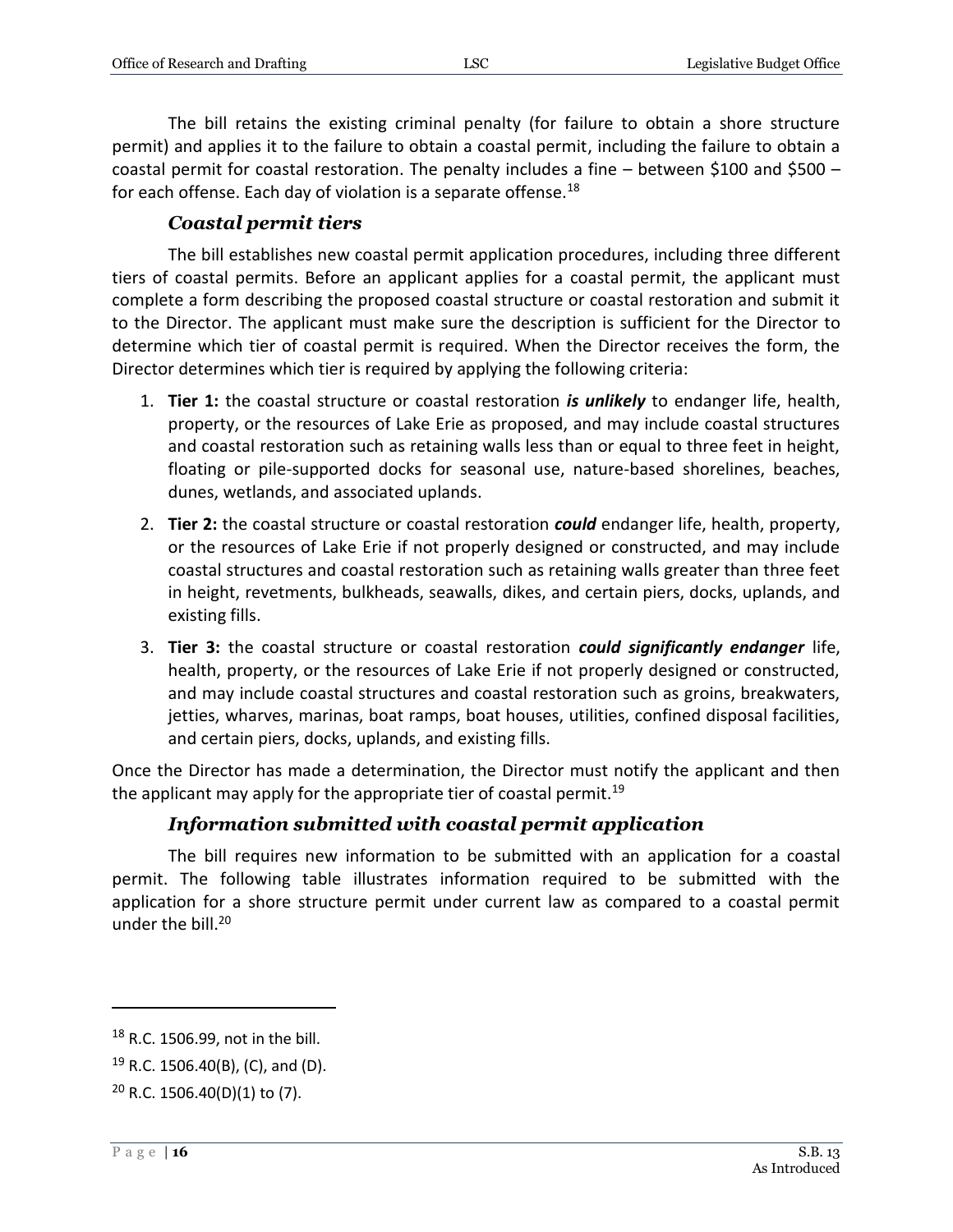| Information to be submitted under current law<br>for a shore structure permit                                          | Information to be submitted under the bill<br>for a coastal permit                                                                                                                                                                                                                                  |
|------------------------------------------------------------------------------------------------------------------------|-----------------------------------------------------------------------------------------------------------------------------------------------------------------------------------------------------------------------------------------------------------------------------------------------------|
| Detailed plans and specifications prepared by a<br>professional engineer.                                              | Detailed plans and specifications prepared by a<br>professional engineer (unless the application is for<br>a tier 1 coastal permit).                                                                                                                                                                |
| Evidence of compliance with laws governing<br>geological survey and water resources, as<br>determined by the Director. | Same as current law.                                                                                                                                                                                                                                                                                |
| No provision.                                                                                                          | Appropriate evidence that the coastal structure or<br>coastal restoration will not:                                                                                                                                                                                                                 |
|                                                                                                                        | Be of improper or inadequate design;                                                                                                                                                                                                                                                                |
|                                                                                                                        | Adversely affect any public rights of<br>٠<br>navigation, water commerce, recreation,<br>or fishing (cause any significant<br>demonstrable negative impact on any<br>present rights of the public);                                                                                                 |
|                                                                                                                        | Prejudice the littoral rights of any owner of<br>land fronting Lake Erie; or                                                                                                                                                                                                                        |
|                                                                                                                        | Endanger life, health, property, or the<br>resources of Lake Erie.                                                                                                                                                                                                                                  |
| No provision.                                                                                                          | Appropriate evidence of upland interest or littoral<br>rights in the area where the coastal structure or<br>coastal restoration is proposed.                                                                                                                                                        |
| No provision.                                                                                                          | For a tier 2 or 3 coastal permit application, a<br>stability analysis for the proposed coastal structure<br>or coastal restoration.                                                                                                                                                                 |
| No provision.                                                                                                          | For a tier 3 coastal permit application, a sediment<br>impact analysis, a long-term sand monitoring and<br>bypassing plan, performance or surety bond, and<br>any other studies or analyses the Director<br>determines necessary for evaluation of the coastal<br>structure or coastal restoration. |
| A nonrefundable fee, prescribed by the Director in<br>rules.                                                           | Same as current law.                                                                                                                                                                                                                                                                                |

# *Notice and hearing requirements and procedures*

<span id="page-16-0"></span>The bill retains the current notice and hearing requirements and procedures that apply to shore structure permits that authorize the Director (but do not require the Director) to: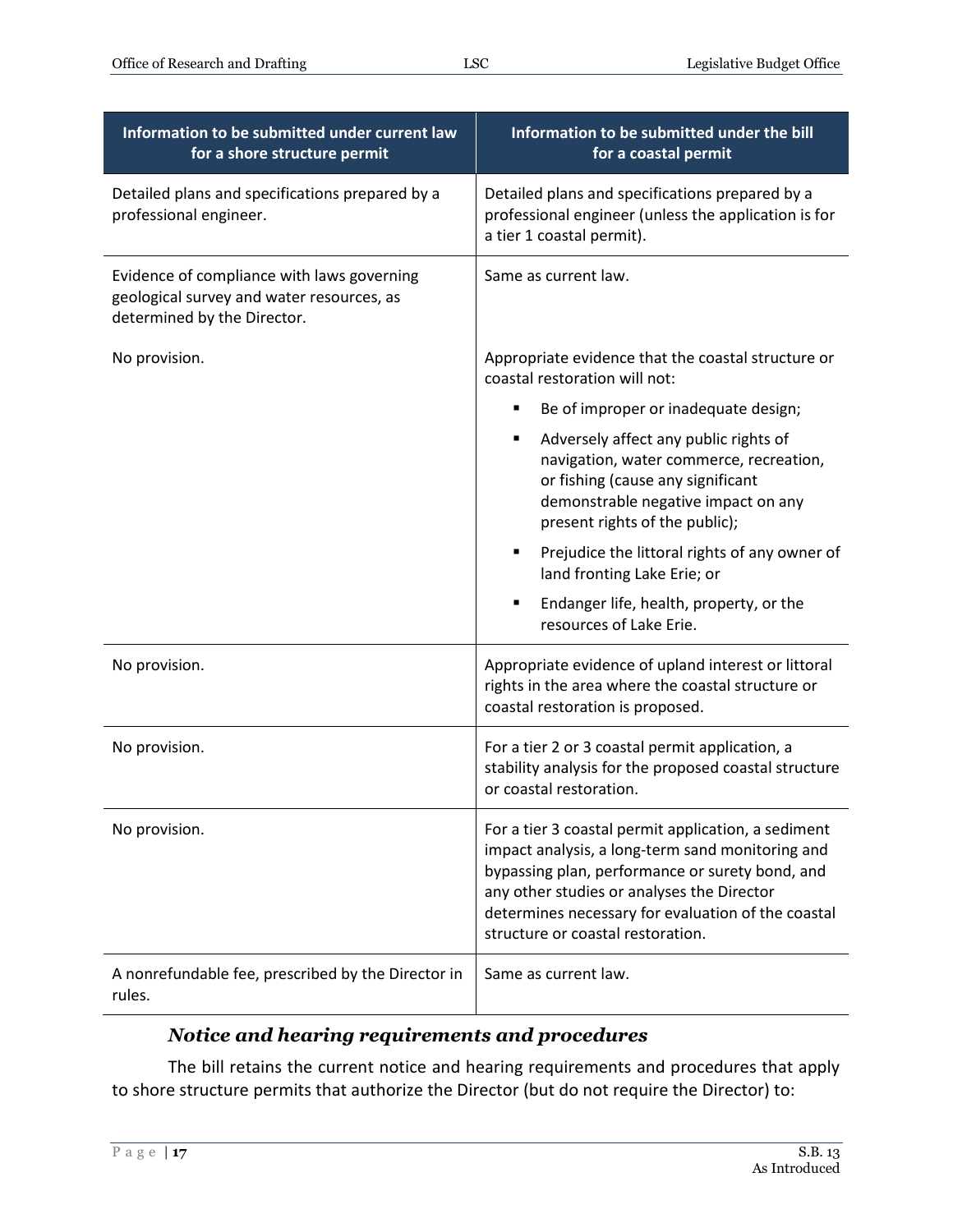- **Provide notice of the coastal permit application by advertising in a newspaper of general** circulation in the proposed locality; and
- Hold public meetings or a public hearing on the application.

If a public hearing will be held, the Director must provide notice of the hearing once a week for four consecutive weeks before the hearing. There are no notice requirements for public meetings.<sup>21</sup>

#### *Registration of preexisting coastal structures*

<span id="page-17-0"></span>The bill allows (but does not require) persons who own coastal structures or restorations built before the bill's effective date to apply for a coastal permit, or to register with the Director.<sup>22</sup> The bill also provides that any permit for a shore structure issued prior to the bill's effective date remains in effect.<sup>23</sup>

#### *Validity*

<span id="page-17-1"></span>The bill requires the Director to adopt rules specifying the timeframe in which a coastal structure or restoration must be completed. The Director must also adopt rules establishing reapplication requirements for a coastal permit under which the construction or restoration period expires before the construction or restoration is completed.<sup>24</sup> Once construction is completed, the coastal permit (and a coastal registration) is valid for the life of the coastal structure or costal restoration. However, the Director must include in a coastal permit or registration a condition requiring the coastal permit holder or registrant to notify the Director in writing of any change in ownership. Upon receipt of the written notice, the Director must transfer the coastal permit or registration to the new owner.<sup>25</sup>

Under current law, the Director, by rule, must limit the period during which a shore structure construction permit is valid and establish reapplication requirements governing a permit that expires before construction is completed.<sup>26</sup> Current law does not specify any requirements concerning transferring ownership of a shore structure.

#### *Rehabilitation*

<span id="page-17-2"></span>The bill authorizes holders of coastal permits to conduct rehabilitation of a coastal structure or coastal restoration without obtaining a new coastal permit. The rehabilitation must be for the purpose of restoring the structure or restoration to the condition authorized by the

<sup>23</sup> Section 4.

 $\overline{a}$ 

 $24$  R.C. 1506.402(C).

<sup>&</sup>lt;sup>21</sup> R.C. 1506.401.

 $22$  R.C. 1506.402(E).

 $25$  R.C. 1506.402(F).

<sup>26</sup> R.C. 1506.40.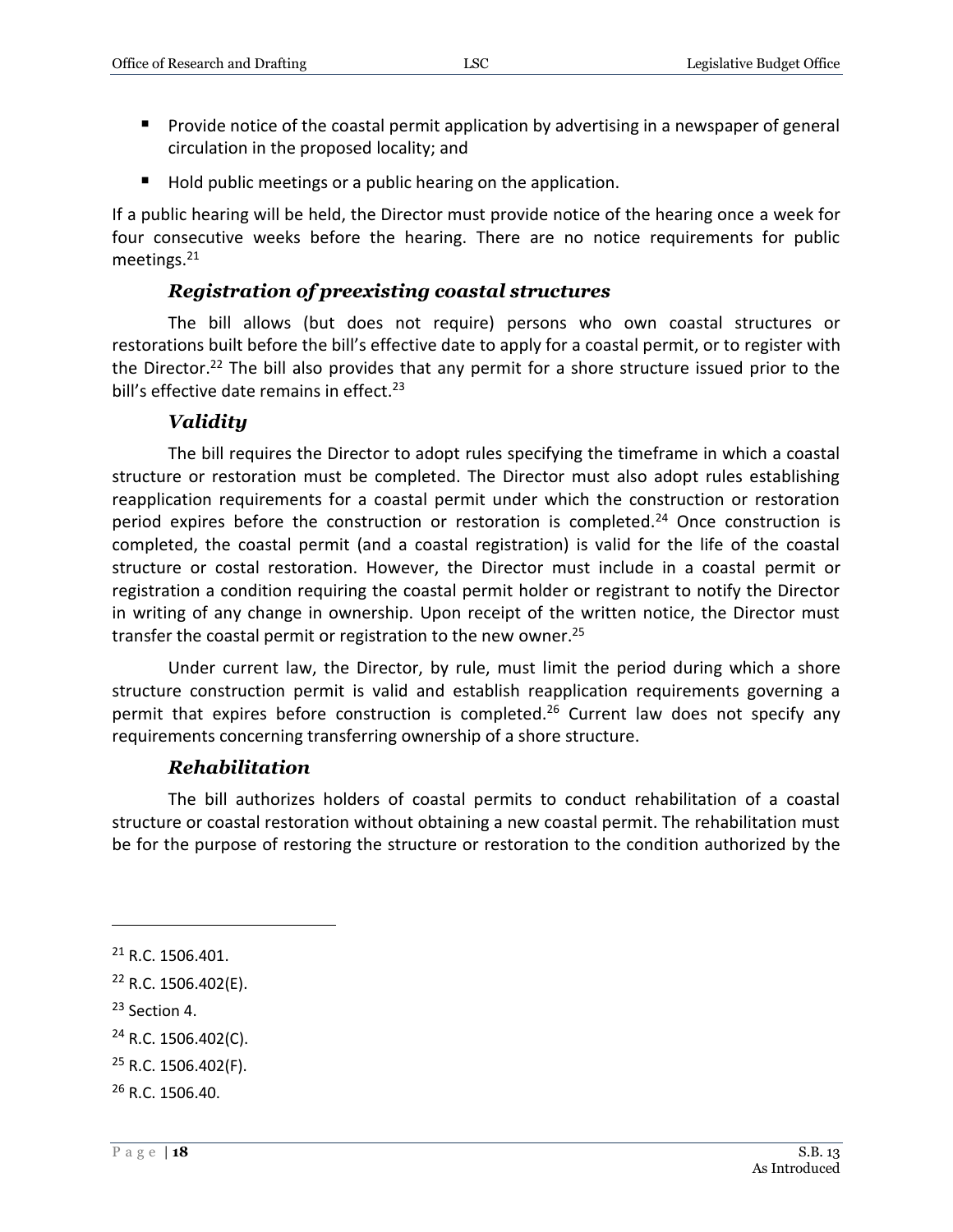permit. However, a person who only registered a preexisting unpermitted coastal structure or restoration with the Director **must obtain** a coastal permit before performing rehabilitation.<sup>27</sup>

#### *Disputes*

<span id="page-18-0"></span>The bill requires the Director to suspend the review of a coastal permit application or registration if the Director finds that a dispute exists concerning the rights of the state, rights of the public, the littoral rights or other property rights of any upland owner, or the ownership of the coastal structure or coastal restoration. The Director is prohibited from issuing the coastal permit or accepting the registration until the dispute is resolved by agreement of the parties or by a court of competent jurisdiction.<sup>28</sup>

#### <span id="page-18-1"></span>*Corrective and remedial action*

The bill authorizes the Director to order any of the following:

- The cessation of work on or the removal of any coastal structure or coastal restoration that commenced or was constructed without or in violation of a coastal permit; and
- The immediate correction or removal of any coastal structure, coastal restoration, or unconsolidated rubble or debris along or near the shore of Lake Erie or within the waters of Lake Erie that the Director determines is endangering life, health, or property.

These orders, issued by the Director, can be appealed in accordance with the Administrative Procedure Act.<sup>29</sup>

In addition, the Director may immediately correct or remove a coastal structure, coastal restoration, or unconsolidated rubble or debris if the Director determines those items are so threatening to life, health, or property as to not allow time for the issuance and enforcement of an order. In that circumstance, the Director can recover the costs of the removal or correction from the owner, contractor, or other responsible person by initiating an appropriate action in a court of competent jurisdiction.<sup>30</sup>

# *Right of entry*

<span id="page-18-2"></span>The bill authorizes the Director or the Director's duly authorized representative to enter at reasonable times on any property to inspect any coastal structure or coastal restoration in order to determine if it complies with a coastal permit, registration, or rules. If entry is prevented or hindered, the Director or representative can apply to a court for an inspection warrant.<sup>31</sup>

 $27$  R.C. 1506.402(G).

<sup>28</sup> R.C. 1506.402(B).

 $29$  R.C. 1506.403(A), (B), and (C).

<sup>30</sup> R.C. 1506.403(B).

 $31$  R.C. 1506.403(C).